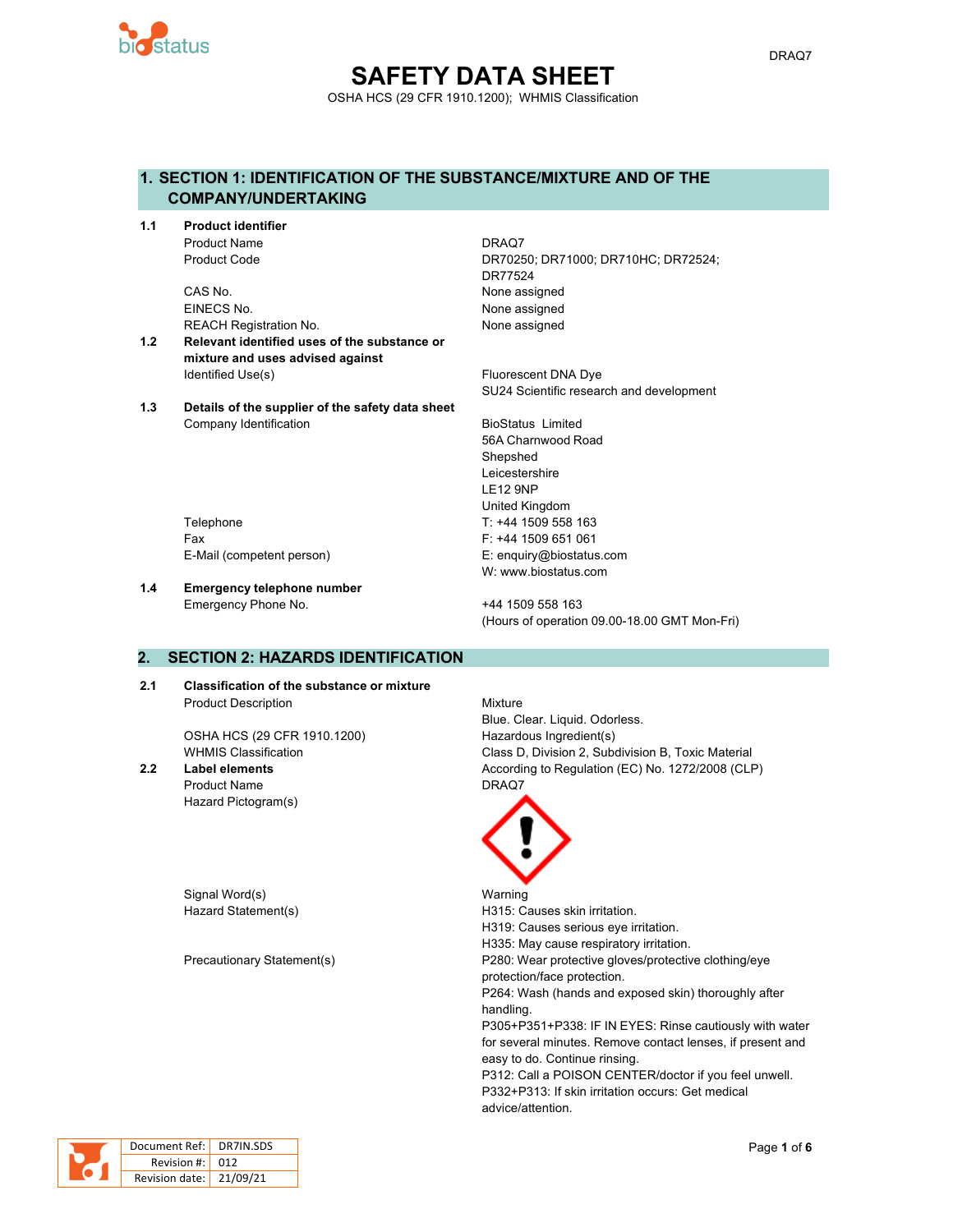

P362: Take off contaminated clothing. **2.3 Other hazards** Warning - this preparation contains a substance not yet tested completely.

**2.4 Additional Information** None

## **3. SECTION 3: COMPOSITION/INFORMATION ON INGREDIENTS**

#### **3.2 Mixtures**

| Hazardous Ingredient(s)                                                                                                       | %     | CAS No.       | <b>OSHA HCS (29 CFR)</b><br>1910.1200) | <b>WHMIS Classification</b>                              |
|-------------------------------------------------------------------------------------------------------------------------------|-------|---------------|----------------------------------------|----------------------------------------------------------|
| Proprietary derivative of<br>1,5-BIS{[2-<br>(DIMETHYLAMINO)<br>ETHYLJAMINO}-4,8-<br><b>DIHYDROXYANTHRACE</b><br>NE-9.10-DIONE | $<$ 1 | None assigned | Irritant.                              | Class D, Division 2,<br>Subdivision B, Toxic<br>Material |

#### **3.3 Additional Information**

For full text of H/P phrases see section 16.

### **4. SECTION 4: FIRST AID MEASURES**



| 4.1 | <b>Description of first aid measures</b>      |                                                              |
|-----|-----------------------------------------------|--------------------------------------------------------------|
|     | General information                           | Warning - this preparation contains a substance not yet      |
|     |                                               | tested completely.                                           |
|     | Inhalation                                    | IF INHALED: Remove person to fresh air and keep              |
|     |                                               | comfortable for breathing.                                   |
|     | Ingestion                                     | IF SWALLOWED: Rinse mouth. Get medical attention             |
|     |                                               | immediately.                                                 |
|     | <b>Skin Contact</b>                           | IF ON SKIN (or hair): Take off immediately all contaminated  |
|     |                                               | clothing. Rinse skin with water/shower. If symptoms persist, |
|     |                                               | obtain medical attention.                                    |
|     | Eye Contact                                   | IF IN EYES: Rinse cautiously with water for several minutes. |
|     |                                               | Remove contact lenses, if present and easy to do. Continue   |
|     |                                               | rinsing. If eye irritation persists: Get medical             |
|     |                                               | advice/attention.                                            |
| 4.2 | Most important symptoms and effects, both     |                                                              |
|     | acute and delayed                             |                                                              |
|     | Inhalation                                    | May cause irritation to the respiratory system.              |
|     | Ingestion                                     | Stomach ache. Vomiting                                       |
|     | <b>Skin Contact</b>                           | May cause irritation.                                        |
|     | Eye Contact                                   | May cause eye irritation.                                    |
| 4.3 | Indication of any immediate medical attention | Treat symptomatically.                                       |
|     | and special treatment needed                  |                                                              |
| 5.  | <b>SECTION 5: FIRE-FIGHTING MEASURES</b>      |                                                              |
|     |                                               |                                                              |
| 5.1 | <b>Extinguishing Media</b>                    | Non-flammable. In case of fire in the surroundings: all      |
|     |                                               | extinguishing agents allowed.                                |
| 5.2 | Special hazards arising from the substance or | None anticipated.                                            |

**5.3 Advice for fire-fighters Fire fighters Fire fighters** should wear complete protective clothing including self-contained breathing apparatus.

#### **6. SECTION 6: ACCIDENTAL RELEASE MEASURES**

**6.1 Personal precautions, protective equipment and** Wear suitable protective clothing, gloves and eye/face **emergency procedures**

protection.

| Document Ref:   DR7IN.SDS |  |
|---------------------------|--|
| Revision #: 012           |  |
| Revision date: 21/09/21   |  |

**mixture**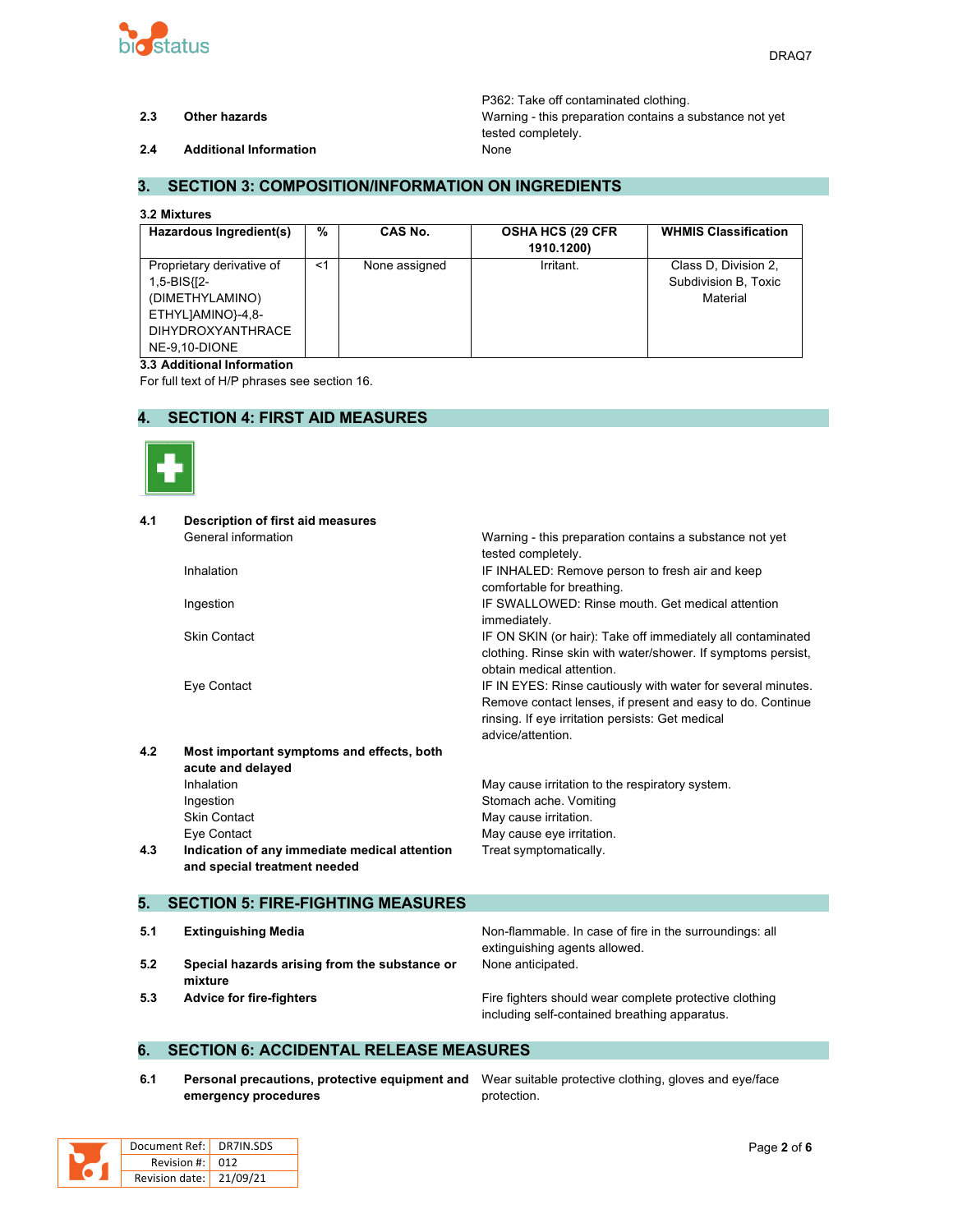

| 6.2<br>6.3<br>6.4 | <b>Environmental precautions</b><br>Methods and material for containment and<br>cleaning up<br>Reference to other sections | Cover with absorbent or contain. Collect and dispose.<br>Wear suitable protective clothing, gloves and eye/face<br>protection. Cover with absorbent or contain. Collect and<br>dispose. Dispose of this material and its container to<br>hazardous or special waste collection point. Wash the<br>spillage area with water.<br>Wear suitable protective clothing, gloves and eye/face<br>protection. For full text of H/P phrases see section 16.<br>Collect mechanically and dispose of according to Section<br>13. |
|-------------------|----------------------------------------------------------------------------------------------------------------------------|----------------------------------------------------------------------------------------------------------------------------------------------------------------------------------------------------------------------------------------------------------------------------------------------------------------------------------------------------------------------------------------------------------------------------------------------------------------------------------------------------------------------|
| 7.                | <b>SECTION 7: HANDLING AND STORAGE</b>                                                                                     |                                                                                                                                                                                                                                                                                                                                                                                                                                                                                                                      |
| 7.1               | <b>Precautions for safe handling</b>                                                                                       | For professional users only.<br>Observe the usage / storage instructions.<br>Wear suitable protective clothing, gloves and eye/face                                                                                                                                                                                                                                                                                                                                                                                  |

**7.2 Conditions for safe storage, including any incompatibilities** Storage temperature **Storage temperature** (°C): 2-8. Do not freeze. Storage life Observe directions on label and instructions for use. Incompatible materials **None anticipated**.

## **7.3 Specific end use(s) Eluorescent DNA Dye** SU24 Scientific research and development

Avoid contact with skin and eyes.

Always wash hands before smoking, eating and drinking.

protection.

#### **8. SECTION 8: EXPOSURE CONTROLS/PERSONAL PROTECTION**

- **8.1 Control parameters** Exposure limit values Not determined. USA (NIOSH/OSHA) Not determined. BEI: Biological Exposure Indices (ACGIH) Not determined. OEL (Ireland) Not determined. Japan (ENCS) Not determined.
- **8.2 Exposure controls**
- **8.2.1 Appropriate engineering controls** Provide adequate ventilation.
- **8.2.2 Personal protection equipment**



Eye/face protection Wear protective eyewear (goggles, face shield, or safety glasses).

Skin protection (Hand protection/ Other) Wear suitable protective clothing and gloves. Respiratory protection **Not normally required.** Unlikely to be hazardous by inhalation because of the low vapor pressure of the material at ambient temperature.

## **9. SECTION 9: PHYSICAL AND CHEMICAL PROPERTIES**

#### **9.1 Information on basic physical and chemical**

- **properties** Appearance Colored liquid. **Color.** Blue. Odor Odorless. Odor Threshold **Not available**. pH Not available. Melting Point/Freezing Point Not available. Initial boiling point and boiling range Not available. Flash point **Not available**. Evaporation Rate **Not available**.
	-

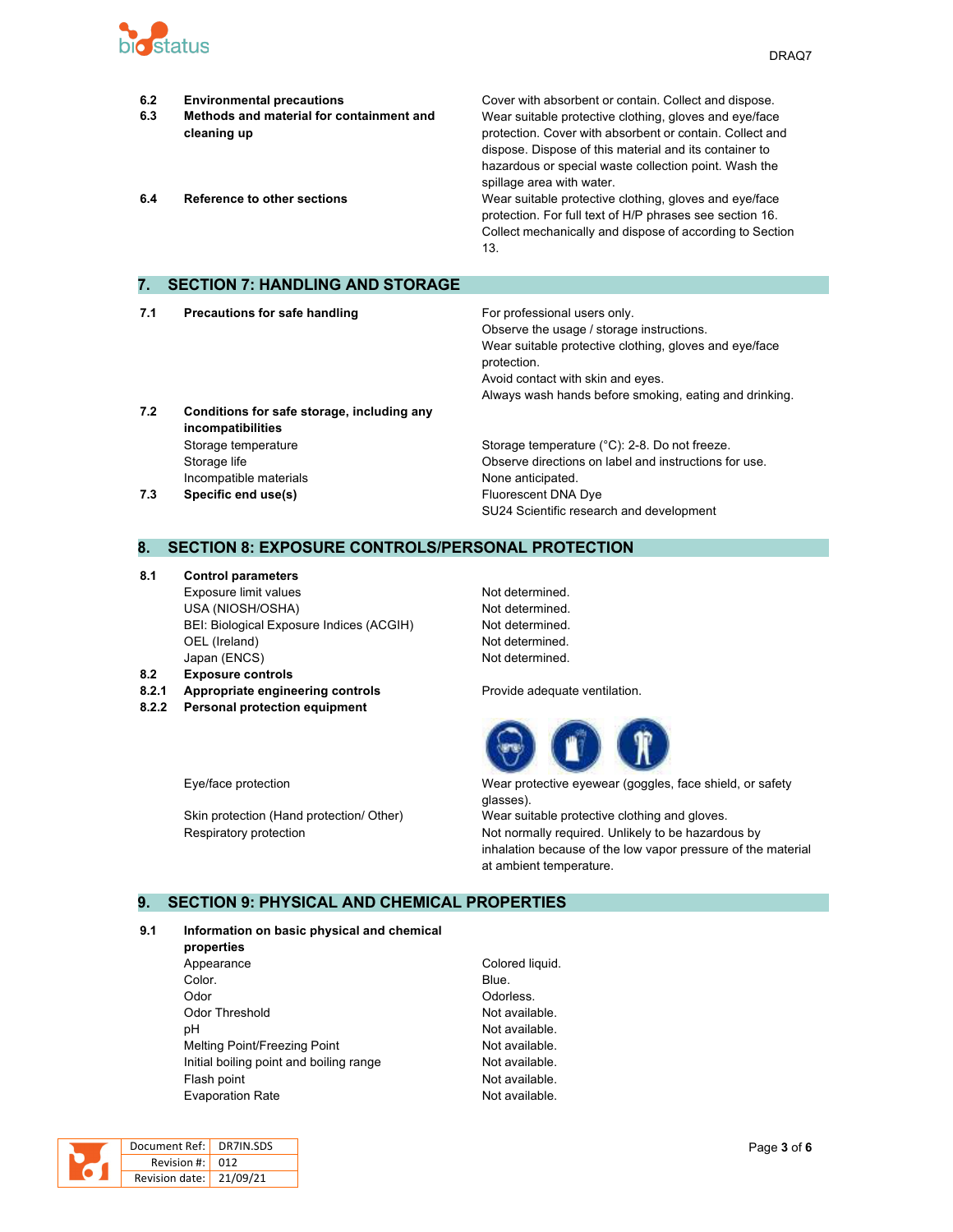

|     | Flammability (solid, gas)                    | Not available. |
|-----|----------------------------------------------|----------------|
|     | Upper/lower flammability or explosive limits | Not available. |
|     | Vapor pressure                               | Not available. |
|     | Vapor density                                | Not available. |
|     | Relative density                             | Not available. |
|     | Solubility(ies)                              | Not available. |
|     | Partition coefficient: n-octanol/water       | Not available. |
|     | Auto-ignition temperature                    | Not available. |
|     | Decomposition Temperature                    | Not available. |
|     | Viscosity                                    | Not available. |
|     | Explosive properties                         | Not available. |
|     | Oxidizing properties                         | Not available. |
| 9.2 | <b>Other information</b>                     | None known.    |

#### **10. SECTION 10: STABILITY AND REACTIVITY**

- **10.1 Reactivity None known.** None known.
- 
- **10.3 Possibility of hazardous reactions** None known.
- **10.4 Conditions to avoid None known.**
- 
- **10.6 Hazardous decomposition product(s)** None known.

# **10.2 Chemical stability 10.2 Chemical stability** Stable at ambient temperatures. **10.5 Incompatible materials 10.5 Incompatible materials** Strong **Strong oxidizing agents. Strong Alkalis.**

## **11. SECTION 11: TOXICOLOGICAL INFORMATION**

| 11.1 | Information on toxicological effects                                       |                                                              |  |  |  |
|------|----------------------------------------------------------------------------|--------------------------------------------------------------|--|--|--|
|      | Mixture                                                                    |                                                              |  |  |  |
|      | Warning - this preparation contains a substance not yet tested completely. |                                                              |  |  |  |
|      | <b>Acute toxicity</b>                                                      | Not determined. No information available.                    |  |  |  |
|      | <b>Irritation</b>                                                          | Not determined. No information available.                    |  |  |  |
|      | <b>Corrosivity</b>                                                         | Not determined. No information available.                    |  |  |  |
|      | <b>Sensitization</b>                                                       | Not determined. No information available.                    |  |  |  |
|      | <b>STOT - single exposure</b>                                              | Not determined. No information available.                    |  |  |  |
|      | <b>Repeated dose toxicity</b>                                              | Not determined. No information available.                    |  |  |  |
|      | Carcinogenicity                                                            | Not determined. No information available.                    |  |  |  |
|      | <b>Mutagenicity</b>                                                        | Not determined. No information available.                    |  |  |  |
|      | <b>Toxicity for reproduction</b>                                           | Not determined. No information available.                    |  |  |  |
| 11.2 | <b>Other information</b>                                                   |                                                              |  |  |  |
|      | <b>Inhalation</b>                                                          | May cause irritation to the respiratory system.              |  |  |  |
|      | Ingestion                                                                  | Harmful: possible risk of irreversible effects if swallowed. |  |  |  |
|      | <b>Skin Contact</b>                                                        | May cause irritation.                                        |  |  |  |
|      | Eye Contact                                                                | May cause eye irritation.                                    |  |  |  |
|      |                                                                            |                                                              |  |  |  |

#### **12. SECTION 12: ECOLOGICAL INFORMATION**

| 12.1 | <b>Toxicity</b>                           | Not determined. No information available. |
|------|-------------------------------------------|-------------------------------------------|
| 12.2 | Persistence and degradability             | Not determined. No information available. |
| 12.3 | <b>Bioaccumulative potential</b>          | Not determined. No information available. |
| 12.4 | Mobility in soil                          | Not determined. No information available. |
| 12.5 | <b>Results of PBT and vPvB assessment</b> | Not determined. No information available. |
| 12.6 | Other adverse effects                     | Not determined. No information available. |

#### **13. SECTION 13: DISPOSAL CONSIDERATIONS**

**13.1 Waste treatment methods** Disposal should be in accordance with local, state or national legislation. **13.2 Additional Information** Wear suitable protective clothing, gloves and eye/face protection.

## **14. SECTION 14: TRANSPORT INFORMATION**

NOT CLASSED AS DANGEROUS FOR Not classified according to the United Nations 'Recommendations on

|  | Document Ref:   DR7IN.SDS |  |
|--|---------------------------|--|
|  | Revision $\#$ : 012       |  |
|  | Revision date: 21/09/21   |  |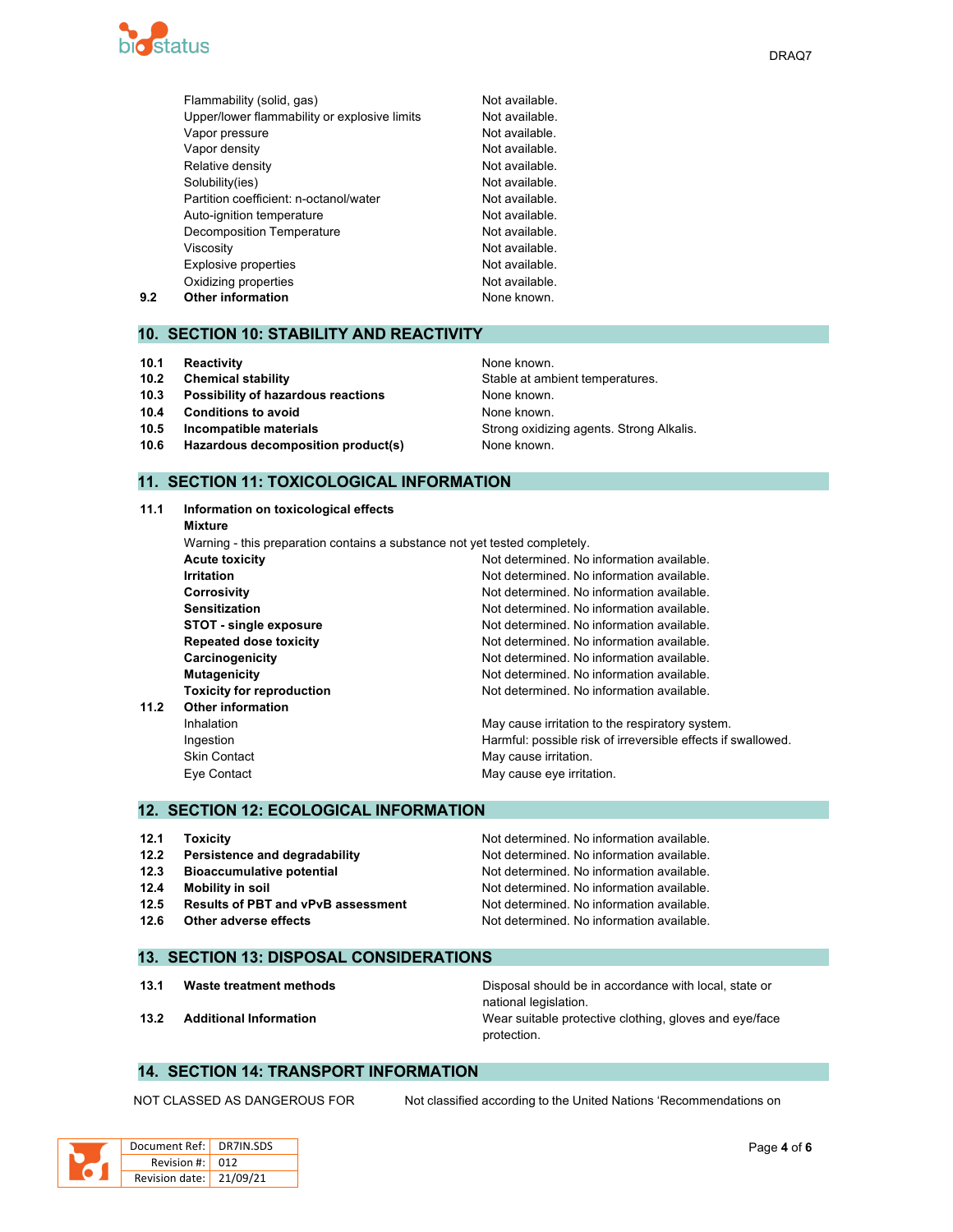

|      | TRANSPORT.                                                                             | the Transport of Dangerous Goods'. (IMDG, ICAO/IATA, ADR/RID). |
|------|----------------------------------------------------------------------------------------|----------------------------------------------------------------|
| 14.1 | <b>UN number</b>                                                                       | Not applicable.                                                |
| 14.2 | UN proper shipping name                                                                | Not applicable.                                                |
| 14.3 | Transport hazard class(es)                                                             | Not applicable.                                                |
| 14.4 | Packing group                                                                          | Not applicable.                                                |
| 14.5 | <b>Environmental hazards</b>                                                           | None known.                                                    |
| 14.6 | Special precautions for user                                                           | Not applicable.                                                |
| 14.7 | Transport in bulk according to Annex II of                                             | Not applicable.                                                |
|      | MARPOL73/78 and the IBC Code                                                           |                                                                |
|      |                                                                                        |                                                                |
|      | <b>15. SECTION 15: REGULATORY INFORMATION</b>                                          |                                                                |
| 15.1 | Safety, health and environmental<br>regulations/legislation specific for the substance |                                                                |

|      | or mixture                                           |                                                    |
|------|------------------------------------------------------|----------------------------------------------------|
|      | SARA 313 - Toxic Chemicals                           | None                                               |
|      | <b>CERCLA (Comprehensive Environmental Response)</b> | None                                               |
|      | Compensation and Liability Act)                      |                                                    |
|      | Proposition 65 (California)                          |                                                    |
|      | Massachusetts MSL                                    | None                                               |
|      | New Jersey Department of Health RTK List             | None                                               |
|      | Pennsylvania RTK                                     | None                                               |
|      | Canada                                               |                                                    |
|      | <b>WHMIS Classification</b>                          | Class D, Division 2, Subdivision B, Toxic Material |
|      | <b>PIN Number</b>                                    | Not applicable.                                    |
|      | CANADA INGREDIENT DISCLOSURE LIST                    | None                                               |
| 15.2 | <b>Chemical Safety Assessment</b>                    | Not determined. No information available.          |
|      |                                                      |                                                    |

## **16. SECTION 16: OTHER INFORMATION**

| The following sections contain revisions or new statements: 1-16. |  |  |
|-------------------------------------------------------------------|--|--|
| $\mathbf{r}$ = $\mathbf{r}$ = $\mathbf{r}$                        |  |  |

| <b>LEGEND</b>                                      |                                                                                 |
|----------------------------------------------------|---------------------------------------------------------------------------------|
| <b>LTEL</b>                                        | Long Term Exposure Limit                                                        |
| <b>STEL</b>                                        | Short Term Exposure Limit                                                       |
| <b>STOT</b>                                        | Specific Target Organ Toxicity                                                  |
| <b>DNEL</b>                                        | Derived No Effect Level                                                         |
| PNEC                                               | Predicted No Effect Concentration                                               |
| <b>PBT</b>                                         | Persistent, Bioaccumulative and Toxic                                           |
| vPvB                                               | very Persistent and very Bioaccumulative                                        |
| Flam. Liq. 1                                       | Flammable Liquid Category 1                                                     |
| Flam. Lig. 2                                       | Flammable Liquid Category 2                                                     |
| Flam. Liq. 3                                       | Flammable Liquid Category 3                                                     |
| Acute Tox, 4                                       | Acute toxicity Category 4                                                       |
| Skin Irrit. 2                                      | Skin corrosion/irritation Category 2                                            |
| Eye Irrit. 2                                       | Serious eye damage/irritation Category 2                                        |
| STOT SE3                                           | Specific target organ toxicity - single exposure Category 3                     |
| STOT RE 1                                          | Specific target organ toxicity — repeated exposure Category 1                   |
| Hazard Statement(s) and Precautionary Statement(s) |                                                                                 |
| H319: Causes serious eye irritation.               | P280: Wear protective gloves/protective clothing/eye protection/face            |
| H315: Causes skin irritation.                      | protection.                                                                     |
| H335: May cause respiratory irritation.            | P264: Wash (hands and exposed skin) thoroughly after handling.                  |
|                                                    | P305+P351+P338: IF IN EYES: Rinse cautiously with water for several             |
|                                                    | minutes. Remove contact lenses, if present and easy to do. Continue<br>rinsing. |
|                                                    | P312: Call a POISON CENTER/doctor if you feel unwell.                           |
|                                                    | P332+P313: If skin irritation occurs: Get medical advice/attention.             |
|                                                    | P362: Take off contaminated clothing.                                           |
|                                                    |                                                                                 |

#### **Disclaimers**

Information contained in this publication or as otherwise supplied to Users is believed to be accurate and is given in good faith, but it is for the Users to satisfy themselves of the suitability of the product for their own particular purpose. BioStatus gives no warranty as to the fitness of the product for any particular purpose and any implied warranty or condition (statutory or otherwise) is excluded except to the extent that exclusion is prevented by law. BioStatus accepts no liability

|  | Document Ref: DR7IN.SDS             |  |
|--|-------------------------------------|--|
|  | Revision #: 012                     |  |
|  | Revision date: $\frac{1}{21/09/21}$ |  |